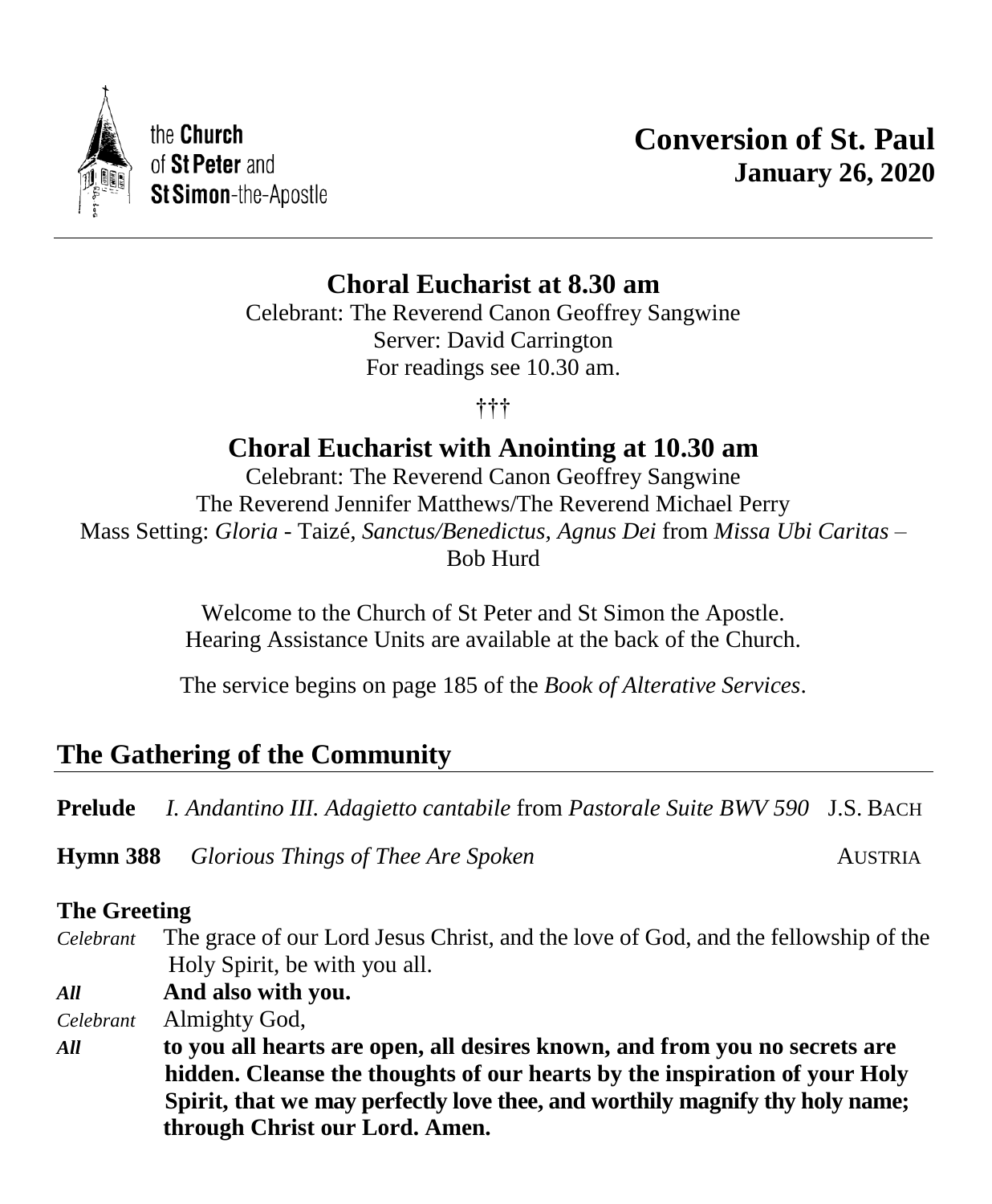*Celebrant* Our Lord Jesus Christ said: hear, O Israel, the Lord our God is one Lord; and thou shalt love the Lord thy God with all thy heart, and with all thy soul, and with all thy mind, and with all thy strength. This is the first and great commandment. And the second is like unto it: thou shalt love thy neighbour as thyself. On these two commandments hang all the law and the prophets.

*All* **Lord have mercy upon us, and write both these thy laws in our hearts, we beseech thee.**

**Gloria** *Refrain*



*Celebrant* Glory be to God on high, **and in earth peace, good will towards all. We praise thee, we bless thee, we worship thee, we glorify thee, we give thanks to thee for thy great glory, O Lord God, heavenly King, God the Father Almighty O Lord, the only-begotten Son, Jesu Christ; O Lord God, Lamb of God, Son of the Father, that takest away the sin of the world, have mercy upon us. Thou that takest away the sin of the world, receive our prayer. Thou that sittest at the right hand of God the Father, have mercy upon us. For thou only art holy; thou only art the Lord; thou only, O Christ, with the Holy Ghost, art most high in the glory of God the Father. Amen.**

### **The Collect**

*Celebrant* Almighty God, by the preaching of your servant Paul you caused the light of the gospel to shine throughout the world. May we who celebrate his wonderful conversion follow him in bearing witness to your truth; through Jesus Christ our Lord, who lives and reigns with you and the Holy Spirit, one God, now and forever.

*Please be seated.*

# **The Proclamation of the Word**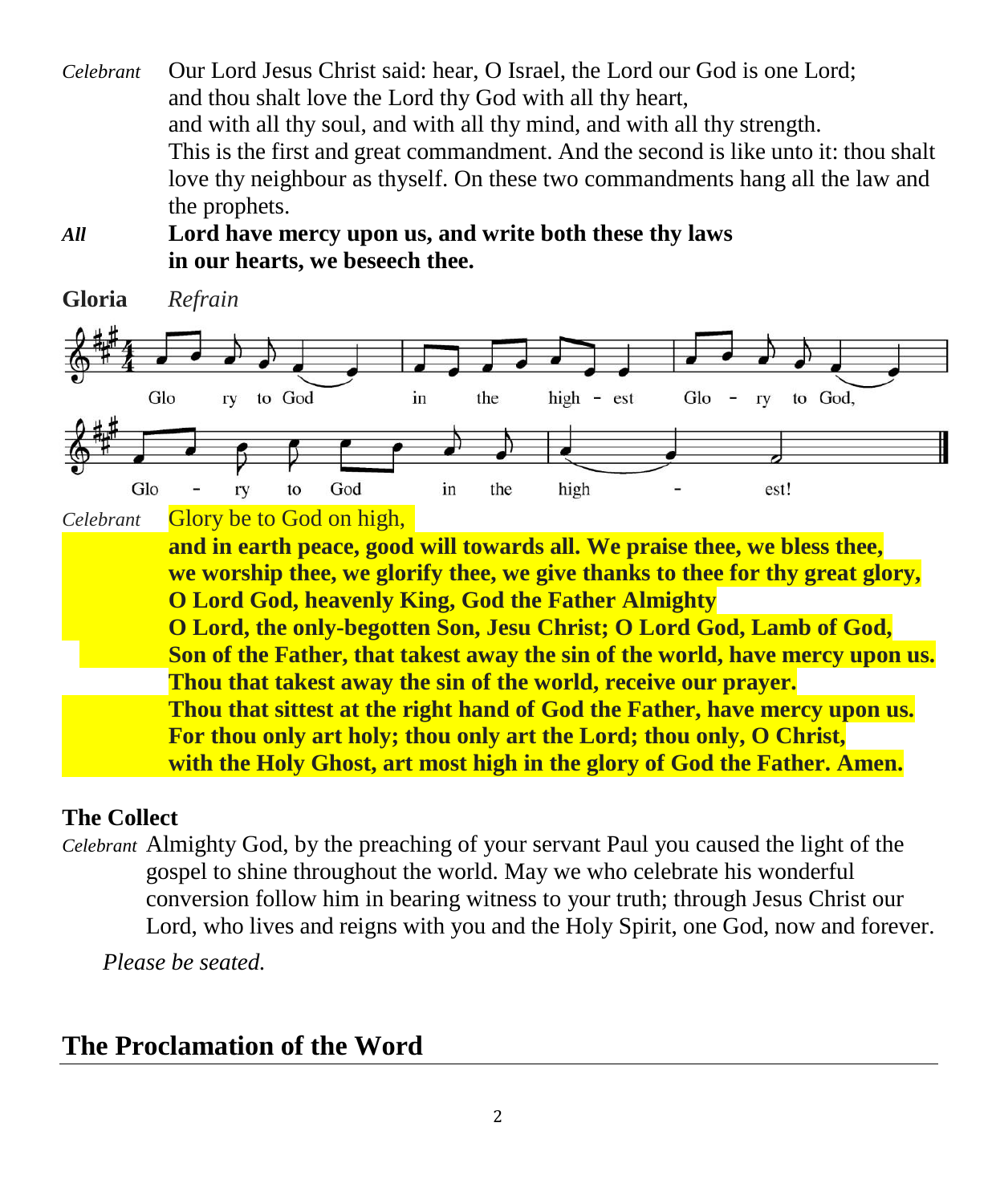#### **First Lesson** *Acts* 26.9-23 **Read by Mary Martin**

*Reader:* The first lesson is written in the  $26<sup>th</sup>$  chapter of the book of Acts, beginning at the 9<sup>th</sup> verse.

"Indeed, I myself was convinced that I ought to do many things against the name of Jesus of Nazareth. And that is what I did in Jerusalem; with authority received from the chief priests, I not only locked up many of the saints in prison, but I also cast my vote against them when they were being condemned to death. By punishing them often in all the synagogues I tried to force them to blaspheme; and since I was so furiously enraged at them, I pursued them even to foreign cities.

"With this in mind, I was traveling to Damascus with the authority and commission of the chief priests, when at midday along the road, your Excellency, I saw a light from heaven, brighter than the sun, shining around me and my companions. When we had all fallen to the ground, I heard a voice saying to me in the Hebrew language, 'Saul, Saul, why are you persecuting me? It hurts you to kick against the goads.' I asked, 'Who are you, Lord?' The Lord answered, 'I am Jesus whom you are persecuting. But get up and stand on your feet; for I have appeared to you for this purpose, to appoint you to serve and testify to the things in which you have seen me and to those in which I will appear to you. I will rescue you from your people and from the Gentiles—to whom I am sending you to open their eyes so that they may turn from darkness to light and from the power of Satan to God, so that they may receive forgiveness of sins and a place among those who are sanctified by faith in me.'

"After that, King Agrippa, I was not disobedient to the heavenly vision, but declared first to those in Damascus, then in Jerusalem and throughout the countryside of Judea, and also to the Gentiles, that they should repent and turn to God and do deeds consistent with repentance. For this reason the Jews seized me in the temple and tried to kill me. To this day I have had help from God, and so I stand here, testifying to both small and great, saying nothing but what the prophets and Moses said would take place: that the Messiah must suffer, and that, by being the first to rise from the dead, he would proclaim light both to our people and to the Gentiles."

*Reader* The word of the Lord. *All* **Thanks be to God.**

**Psalm 67** *Sung by all. Please remain seated.* TUNE?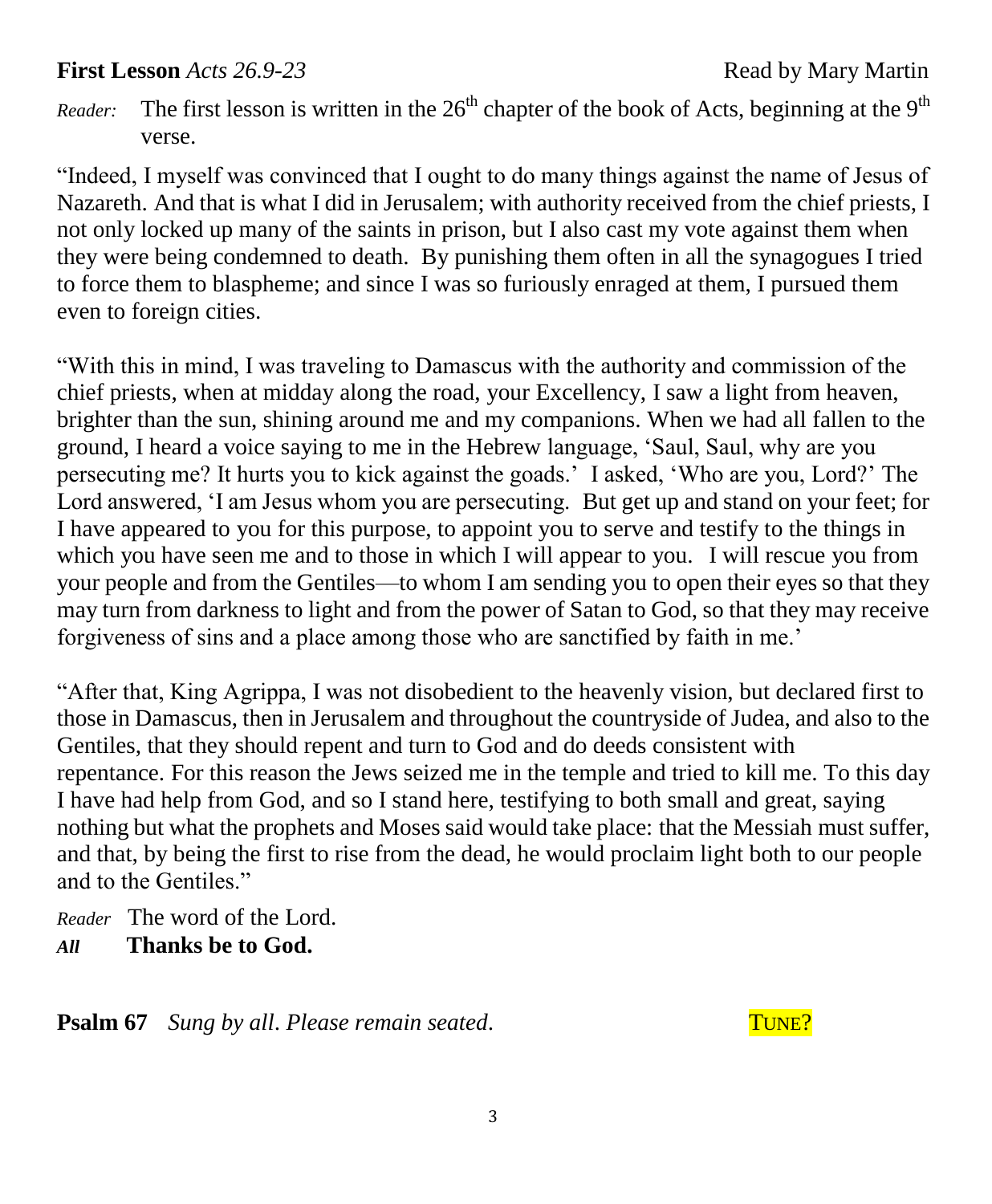

 $1$  God be merciful unto 'us and 'bless us, and show us the light of his countenance, and be ' merci-ful ' unto ' us;  $2^2$  That thy way may be 'known up-on ' earth, thy saving ' health a ' mong all ' nations.  $3$  Let the people ' praise thee  $\cdot$  O ' God; yea let ' all the ' people ' praise thee.  $4^4$ O let the nations re ' joice and  $\cdot$  be ' glad; for thou shalt judge the folk righteously, and govern the ' nations up ' on 'earth.  $<sup>5</sup>$  Let the people ' praise thee  $\cdot$  O ' God;</sup> yea let ' all the ' people ' praise thee. <sup>6</sup>The earth hath brought ' forth her ' increase; and God, even our own 'God shall ' give us  $\cdot$  his ' blessing.  $2nd$ <sup>7</sup>God ' – shall ' bless us; and all the ' ends of  $\cdot$  the ' world shall ' fear him.

**Second Lesson** Galatians 1.11-24 Read by Daphne Harris

*Reader*: The second lesson is written in the  $1<sup>st</sup>$  chapter of Galatians beginning at the  $11<sup>th</sup>$ verse.

For I want you to know, brothers and sisters, that the gospel that was proclaimed by me is not of human origin; for I did not receive it from a human source, nor was I taught it, but I received it through a revelation of Jesus Christ.

You have heard, no doubt, of my earlier life in Judaism. I was violently persecuting the church of God and was trying to destroy it. I advanced in Judaism beyond many among my people of the same age, for I was far more zealous for the traditions of my ancestors. But when God, who had set me apart before I was born and called me through his grace, was pleased to reveal his Son to me, so that I might proclaim him among the Gentiles, I did not confer with any human being, nor did I go up to Jerusalem to those who were already apostles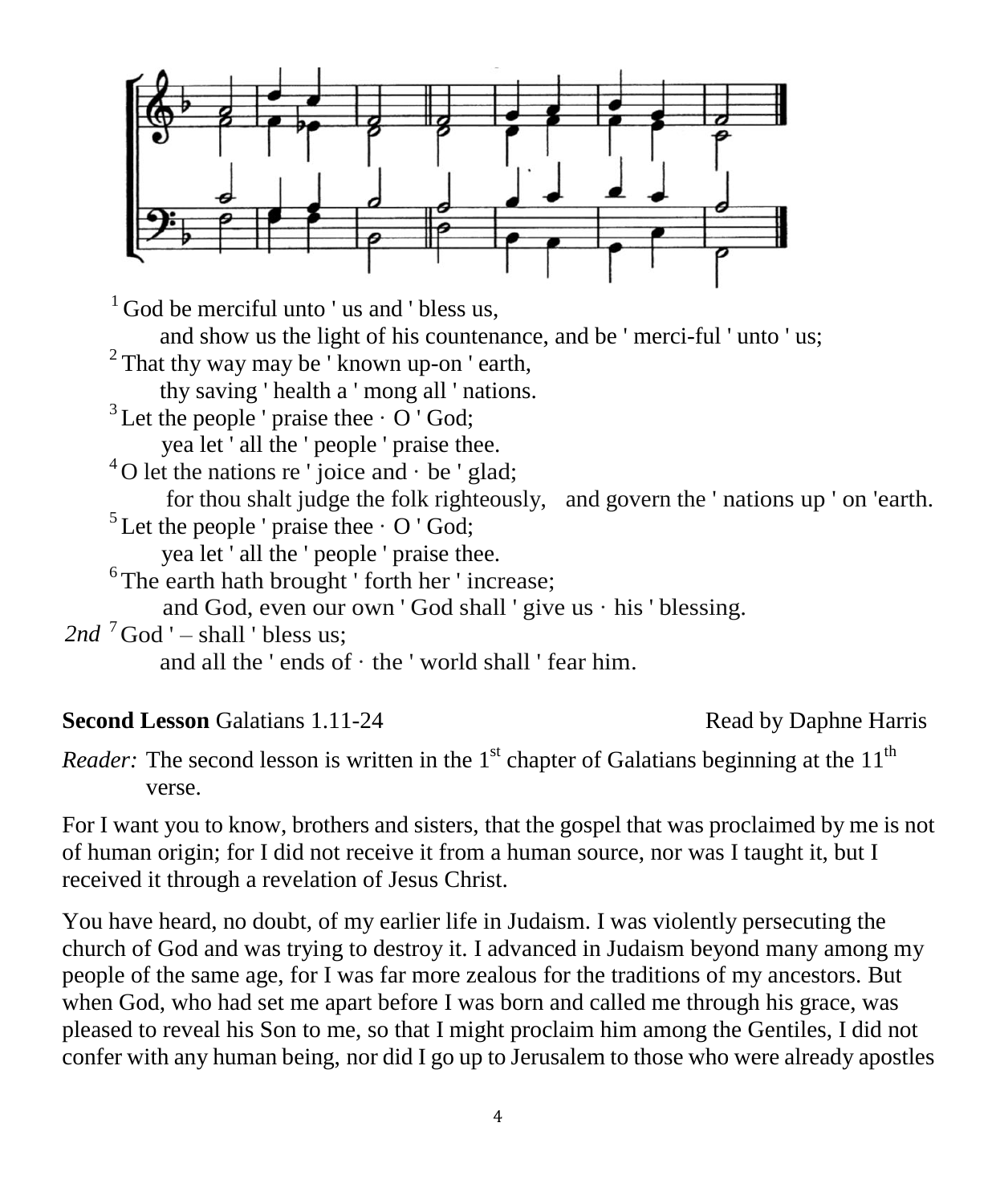before me, but I went away at once into Arabia, and afterwards I returned to Damascus.

Then after three years I did go up to Jerusalem to visit Cephas and stayed with him fifteen days; but I did not see any other apostle except James the Lord's brother. In what I am writing to you, before God, I do not lie! Then I went into the regions of Syria and Cilicia, and I was still unknown by sight to the churches of Judea that are in Christ; they only heard it said, "The one who formerly was persecuting us is now proclaiming the faith he once tried to destroy." And they glorified God because of me.

*Reader* The word of the Lord. *All* **Thanks be to God.**

**Gradual Hymn 277** *How Blessed Are All the Saints* **SONG 34 SONG 34** 

**The Holy Gospel** Matthew 16.13-19

*Please remain standing. All turn to face the Gospel as it is read in the centre aisle.*

*Deacon* The Lord be with you. *All* **And with thy spirit.** *Deacon* The Holy Gospel of our Lord Jesus Christ according to St. Matthew. *All* **Glory be to thee, O Lord.**

"See, I am sending you out like sheep into the midst of wolves; so be wise as serpents and innocent as doves. Beware of them, for they will hand you over to councils and flog you in their synagogues; and you will be dragged before governors and kings because of me, as a testimony to them and the Gentiles. When they hand you over, do not worry about how you are to speak or what you are to say; for what you are to say will be given to you at that time; for it is not you who speak, but the Spirit of your Father speaking through you. Brother will betray brother to death, and a father his child, and children will rise against parents and have them put to death; and you will be hated by all because of my name. But the one who endures to the end will be saved.

*Deacon* The Gospel of Christ.

## *All* **Praise be to thee, O Christ.**

**Sermon** *Please be seated.*

**Nicene Creed** *Please stand.*

*Celebrant* Let us confess our faith, as we say,

*All* **We believe in one God, the Father, the Almighty, maker of heaven and earth, of**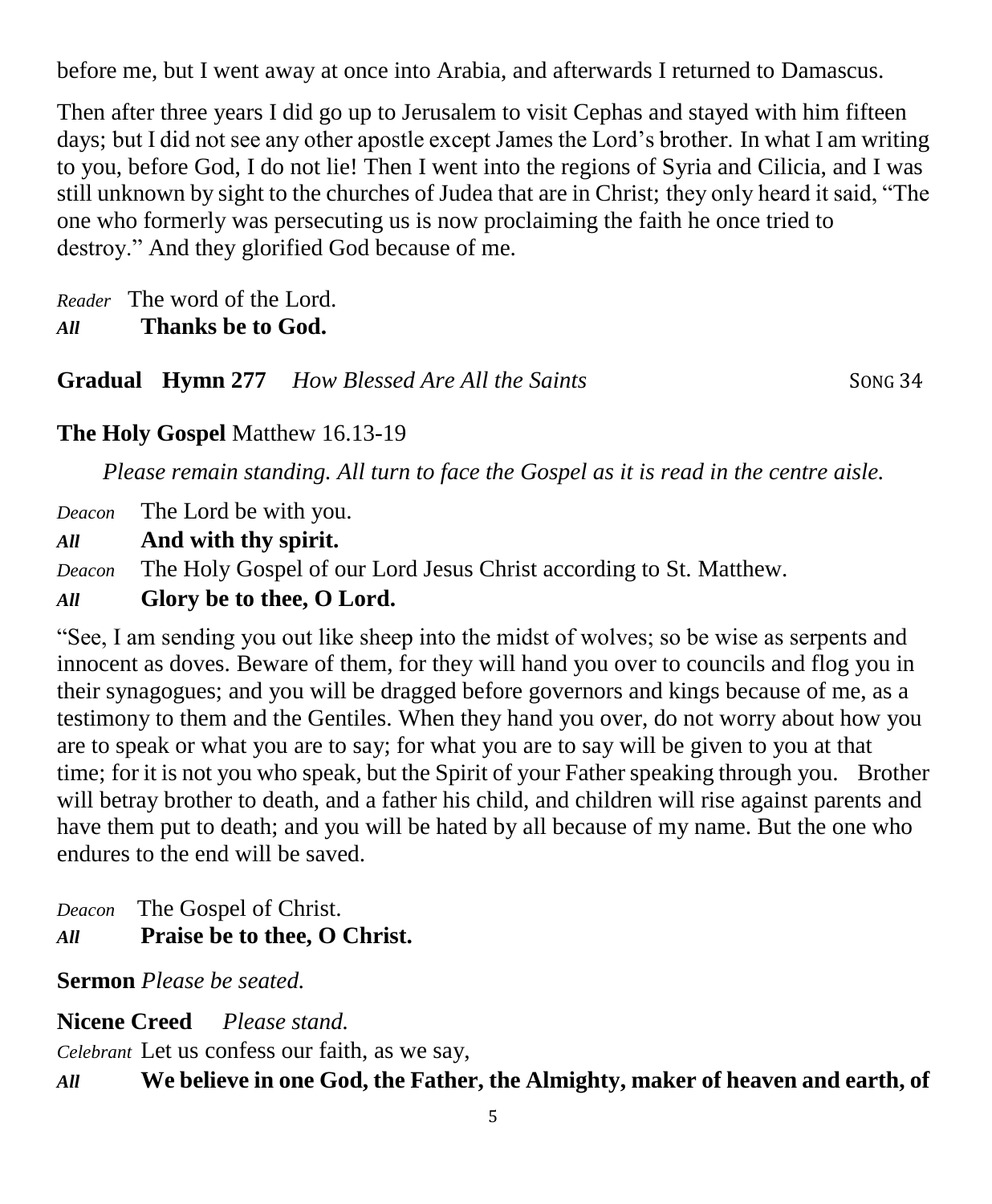**all that is, seen and unseen. We believe in one Lord, Jesus Christ, the only Son of God, eternally begotten of the Father, God from God, Light from Light, true God from true God, begotten, not made, of one being with the Father. Through him all things were made. For us and for our salvation he came down from heaven: by the power of the Holy Spirit he became incarnate from the Virgin Mary, and was made man. For our sake he was crucified under Pontius Pilate; he suffered death and was buried. On the third day he rose again in accordance with the scriptures; he ascended into heaven and is seated at the right hand of the Father. He will come again in glory to judge the living and the dead, and his kingdom will have no end. We believe in the Holy Spirit, the Lord, the giver of life, who proceeds from the Father. With the Father and the Son he is worshipped and glorified. He has spoken through the prophets. We believe in one holy catholic and apostolic Church. We acknowledge one baptism for the forgiveness of sins. We look for the resurrection of the dead, and the life of the world to come. Amen.**

**Prayers of the People** *Please kneel or stand.* Led by ?

|                  | <i>Leader</i> In peace, let us pray to the Lord.                                                                                                                                                                                     |  |  |
|------------------|--------------------------------------------------------------------------------------------------------------------------------------------------------------------------------------------------------------------------------------|--|--|
| $\overline{All}$ | Leader For peace from on high and for our salvation, let us pray to the Lord.<br>Lord, have mercy.                                                                                                                                   |  |  |
|                  | Leader For the peace of the whole world, for the welfare of the holy Church of God, and for<br>the unity of all, let us pray to the Lord.                                                                                            |  |  |
| $\overline{All}$ | Lord, have mercy.                                                                                                                                                                                                                    |  |  |
|                  | Leader For Andrew and Kevin our bishops, for the ministry of this parish, and for all the<br>clergy and people, that they may be faithful servants of the Gospel and rightly<br>proclaim the word of truth, let us pray to the Lord. |  |  |
| $\overline{All}$ | Lord, have mercy.                                                                                                                                                                                                                    |  |  |
|                  | Leader For Elizabeth our Queen, for the leaders of the nations, and for all in authority, that<br>they may uphold justice and peace, let us pray to the Lord.                                                                        |  |  |
| $\overline{All}$ | Lord, have mercy.                                                                                                                                                                                                                    |  |  |
|                  | Leader For this city of Toronto for every city and community, and for those who live in them,<br>that they may be united in service and love, let us pray to the Lord.                                                               |  |  |
| All <b>All</b>   | Lord, have mercy.                                                                                                                                                                                                                    |  |  |
| 6                |                                                                                                                                                                                                                                      |  |  |
|                  |                                                                                                                                                                                                                                      |  |  |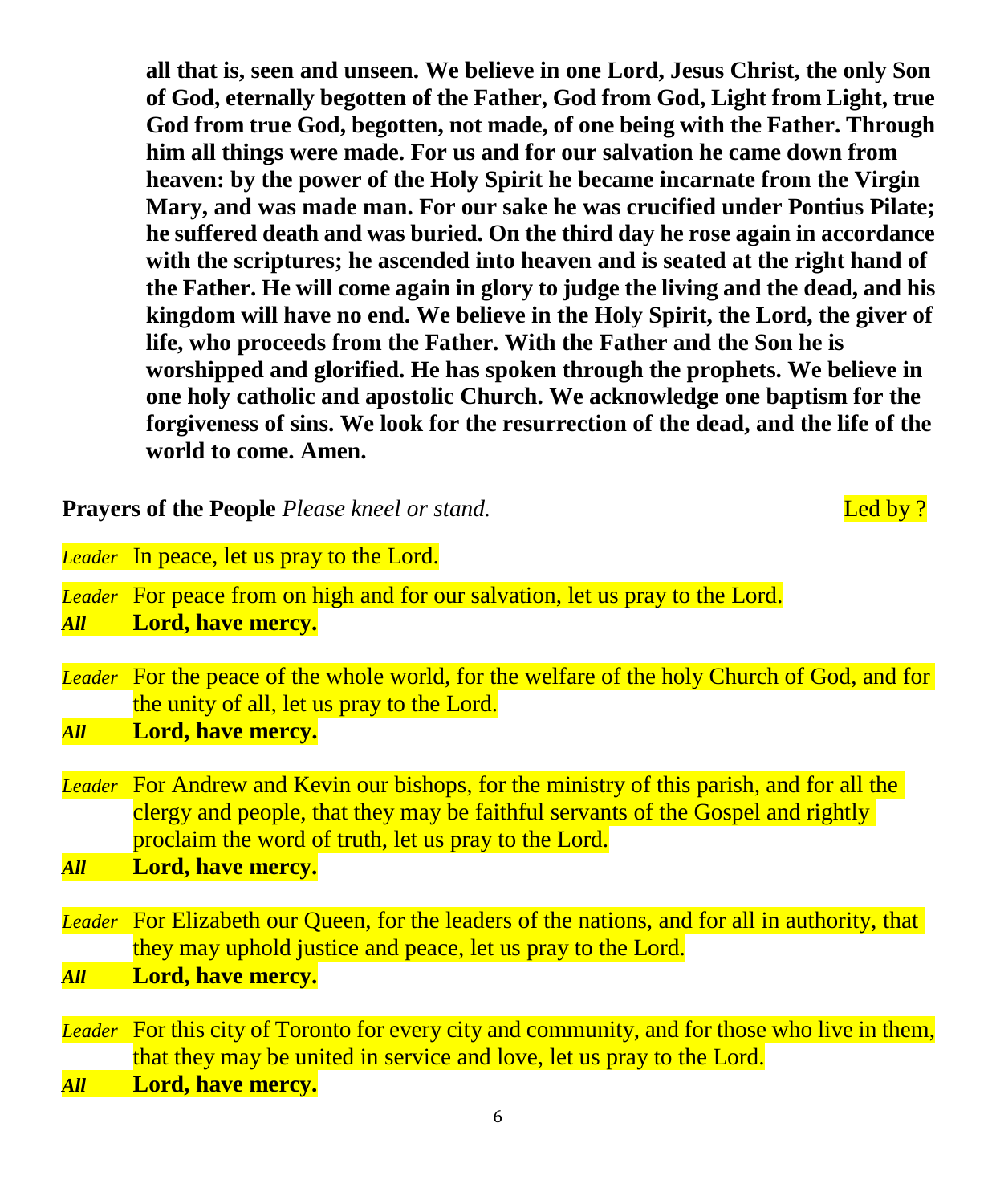*Leader* For good weather, and for abundant harvests for all to share, let us pray to the Lord. *All* **Lord, have mercy.**

*Leader* For those who travel by land, water, or air, for the sick and the suffering, (especially NN), for prisoners and captives, and for their safety, health, and salvation, let us pray to the Lord.

*All* **Lord, have mercy.**

- *Leader* For all who have died in the peace of Christ and for those who faith is known to God alone (especially NN); rest eternal grant unto them O Lord,
- *All* **And let light perpetual shine upon them.**
- *Leader* Remembering blessed St Peter, blessed St Simon and all the Apostles and saints, we commit ourselves, one another, and our whole life to Christ our God.

*All* **To thee, O Lord.**

*The Celebrant concludes with a final prayer.*

#### **Anointing and Laying on of Hands for Healing**

*Celebrant* Holy Scripture teaches us that in acts of healing and restoration our Lord Jesus and his disciples laid hands on the sick and anointed them. By so doing they made known the healing power and presence of God. Pray that as we follow our Lord's example, we may know his unfailing love.

*Those who would like to be anointed are invited at this time to the St. Peter's altar at the south side of the church.*

## **Hymn ?**

#### **Confession, and Absolution**

*The Celebrant invites the congregation to join in the General Confession. Silence is kept. Please kneel or be seated.*

*Celebrant* Dear friends in Christ, God is steadfast in love and infinite in mercy; he welcomes sinners and invites them to his table. Let us confess our sins, confident in God's forgiveness. *Silence is kept.* 

*Celebrant* Most merciful God,

*All* **we confess that we have sinned against you in thought, word, and deed, by what**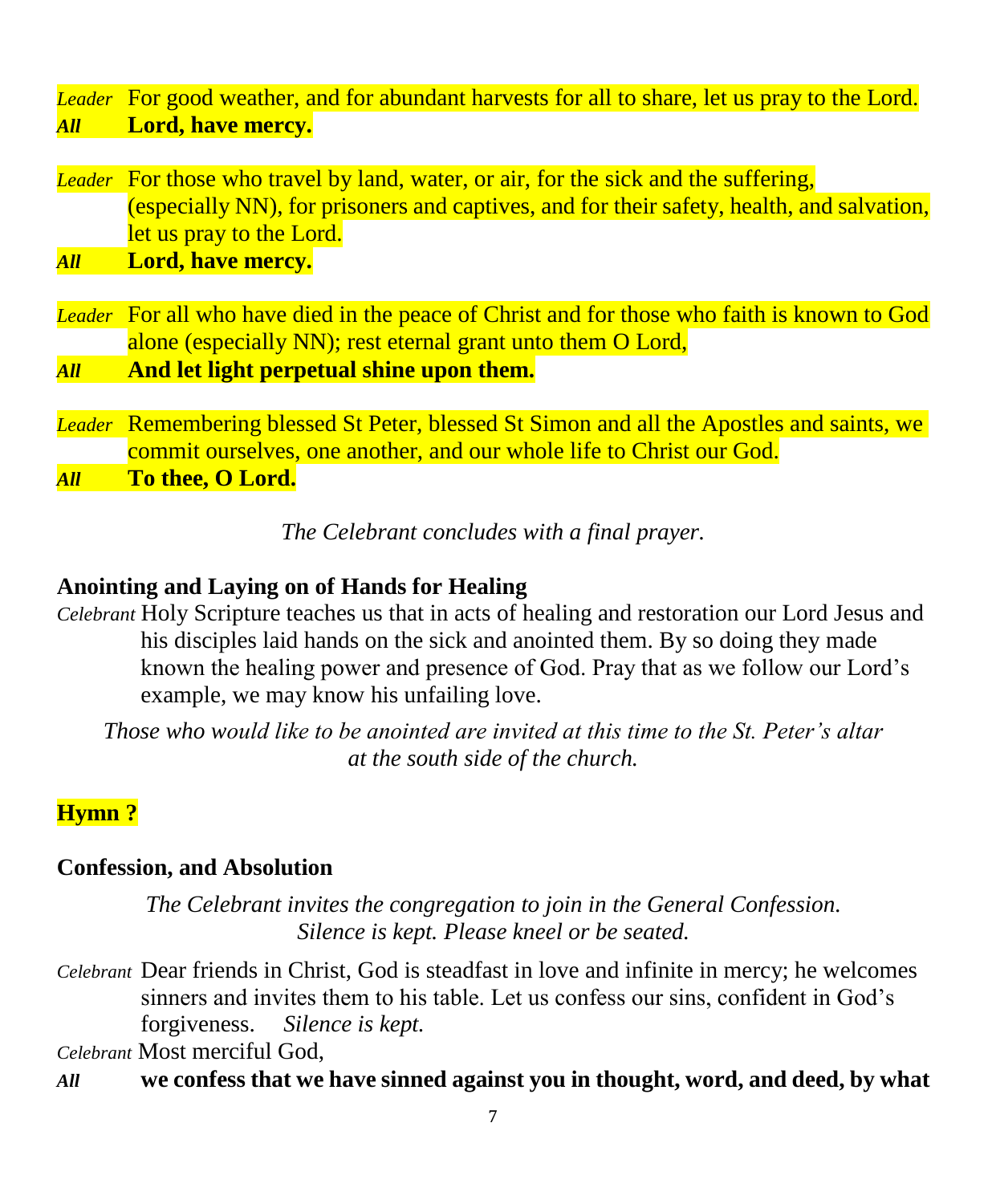**we have done, and by what we have left undone. We have not loved you with our whole heart; we have not loved our neighbours as ourselves. We are truly sorry and we humbly repent. For the sake of your Son Jesus Christ, have mercy on us and forgive us, that we may delight in your will, and walk in your ways, to the glory of your name. Amen.**

*Celebrant* Almighty God have mercy upon you, pardon and deliver you from all your sins, confirm and strengthen you in all goodness, and keep you in eternal life; through Jesus Christ our Lord. **Amen.**

#### **The Peace**

*Celebrant* The peace of the Lord be always with you.

## *All* **And with thy spirit.**

*We invite you to share a sign of peace with those near you – a handshake, slight bow or other form of greeting. Please respect those who wish not to shake hands.*

### **Celebration of the Eucharist**

**Hymn 548** *Eye Has Not Seen, Ear Has Not Heard* EYE HAS NOT SEEN

#### **Prayer over the Gifts**

*Celebrant* Almighty God, as we celebrate this holy eucharist, may your Spirit fill us with the light of faith. This we ask in the name of Jesus Christ the Lord.

## **The Great Thanksgiving**

*Celebrant* The Lord be with you.

- *All* **And with thy spirit.**
- *Celebrant* Lift up your hearts.
- *All* **We lift them to the Lord.**

*Celebrant* Let us give thanks to the Lord our God.

*All* **It is right to give our thanks and praise.**

*The celebrant continues with the Proper Preface.* 

#### *Choir*

| Sanctus, Sanctus, Sanctus            | Holy, Holy, Holy                                                                          |
|--------------------------------------|-------------------------------------------------------------------------------------------|
| Dominus Deus Sabaoth.                | Lord God of hosts                                                                         |
| Pleni sunt cæli et terra gloria tua. | heaven and earth are full of thy glory.                                                   |
| Hosanna in excelsis.                 | Glory be to thee, O Lord most high.                                                       |
|                                      | Benedictus qui venit in nomine Domini. Blessed is he that cometh in the name of the Lord. |
| Hosanna in excelsis.                 | Hosanna in the highest.                                                                   |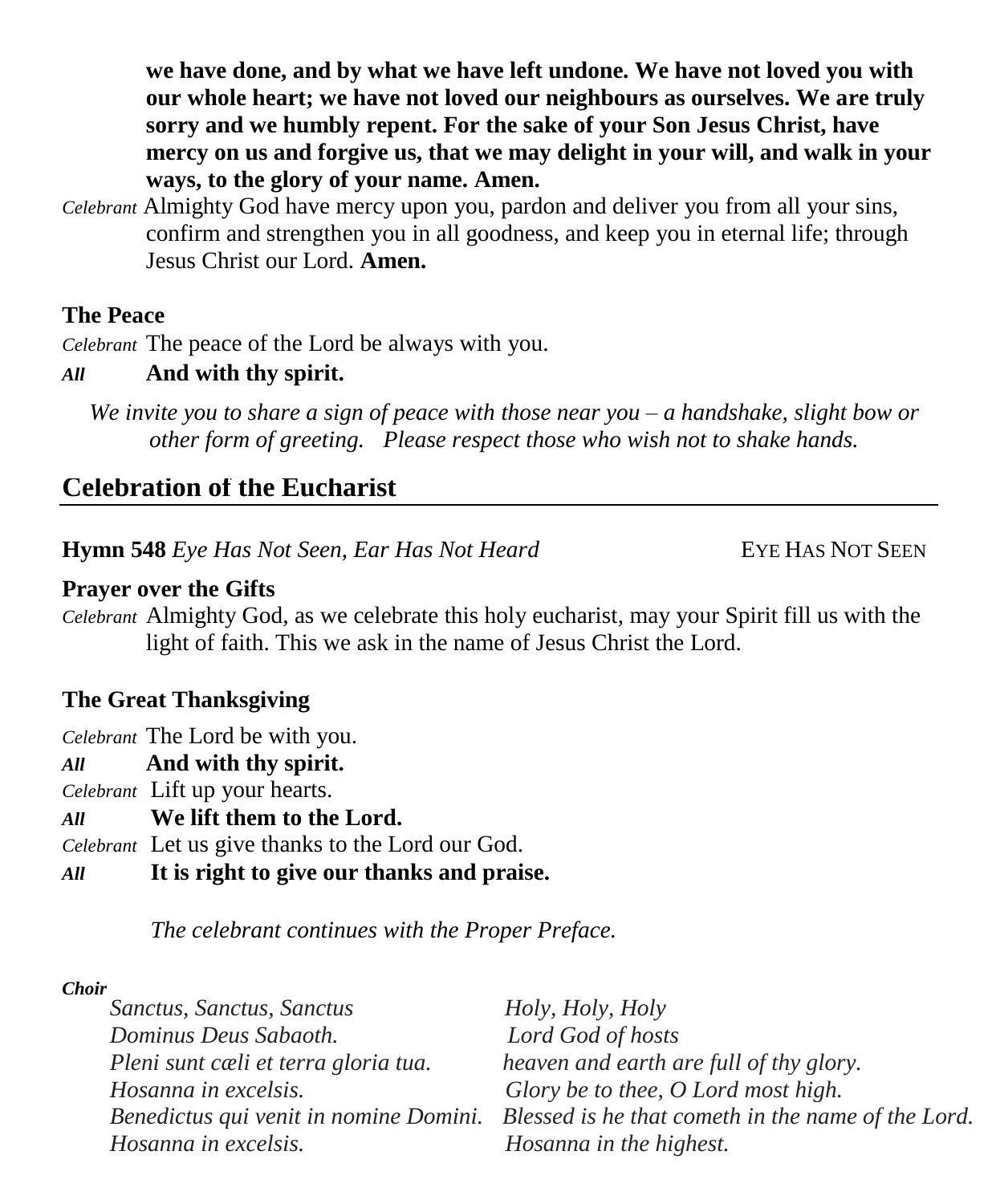### *All kneel or be seated.*

*Celebrant* We give thanks to you, Lord our God, for the goodness and love you have made known to us in creation; in calling Israel to be your people; in your Word spoken through the prophets; and above all in the Word made flesh, Jesus your Son. For in these last days you sent him to be incarnate from the Virgin Mary, to be the Saviour and Redeemer of the world. In him, you have delivered us from evil, and made us worthy to stand before you. In him, you have brought us out of error into truth, out of sin into righteousness, out of death into life. On the night he was handed over to suffering and death, a death he freely accepted, our Lord Jesus Christ took bread; and when he had given thanks to you, he broke it, and gave it to his disciples, and said, " Take, eat: this is my body which is given for you. Do this for the remembrance of me." After supper he took the cup of wine; and when he had given thanks, he gave it to them, and said, "Drink this, all of you: this is my blood of the new covenant, which is shed for you and for many for the forgiveness of sins. Whenever you drink it, do this for the remembrance of me." Therefore, Father, according to his command,

## *All* **we remember his death, we proclaim his resurrection, we await his coming in glory;**

*Celebrant* and we offer our sacrifice of praise and thanksgiving to you, Lord of all; presenting to you, from your creation, this bread and this wine. We pray you, gracious God, to send your Holy Spirit upon these gifts, that they may be the sacrament of the body of Christ and his blood of the new covenant. Unite us to your Son in his sacrifice, that we, made acceptable in him, may be sanctified by the Holy Spirit. In the fullness of time, reconcile all things in Christ, and make them new, and bring us to that city of light where you dwell with all your sons and daughters; through Jesus Christ our Lord, the firstborn of all creation, the head of the Church, and the author of our salvation; by whom, and with whom, and in whom, in the unity of the Holy Spirit, all honour and glory are yours, almighty Father, now and for ever. **Amen.**

## **Lord's Prayer** – *Sung* **MCNEIL ROBINSON**

#### **Breaking of the Bread**

*Celebrant* Lord, we died with you on the cross. *All* **Now we are raised to new life.**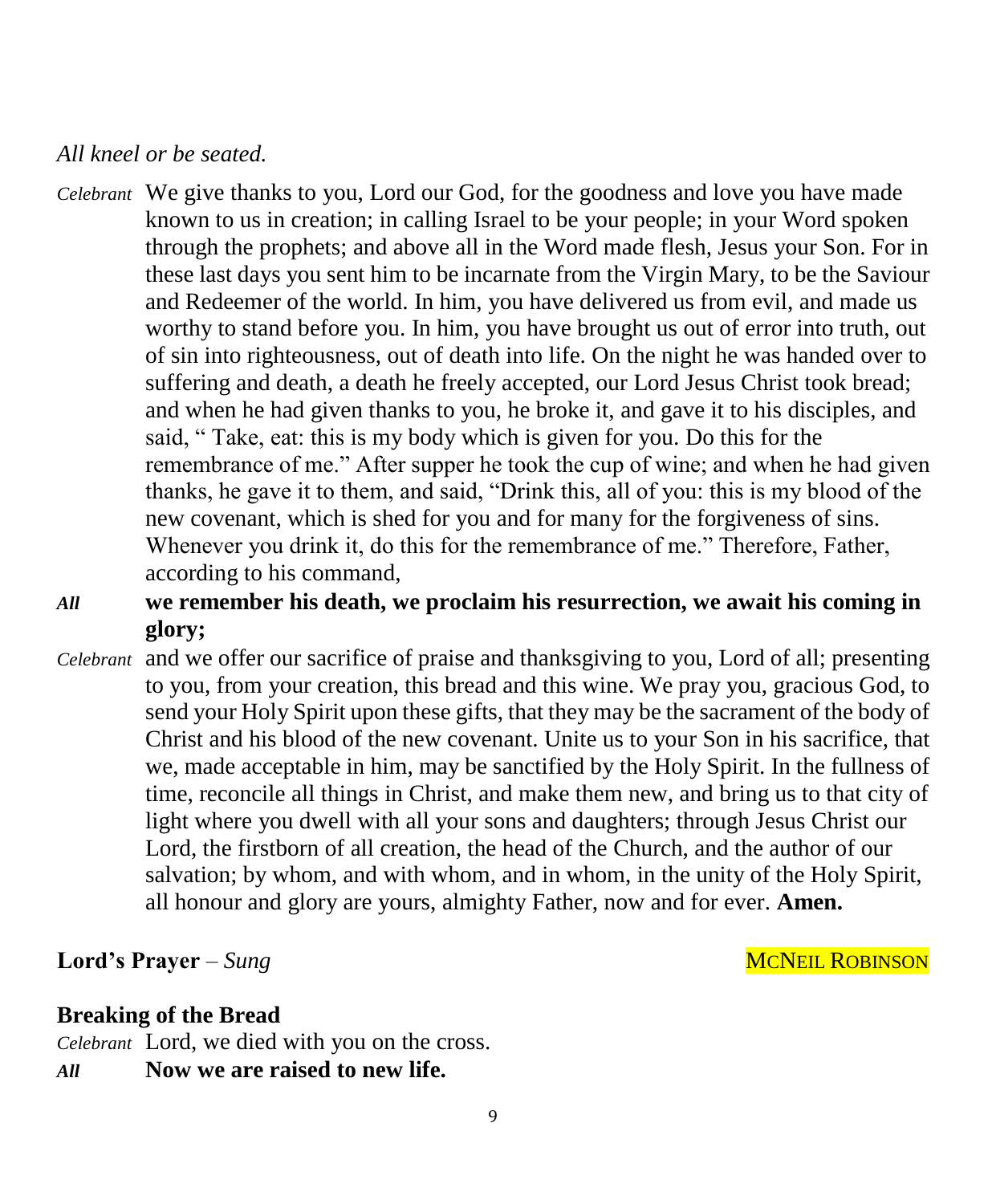*Celebrant* We were buried in your tomb.

*All* **Now we share in your resurrection.** 

*Celebrant* Live in us, that we may live in you.

**Agnus Dei** *Missa Ubi Caritas – Please sit or kneel* BOB HURD *Choir* Agnus Dei, qui tolis pecata mundi, miserere nobis. *[O Lamb of God, that takest away the sin of the world, have mercy upon us]* Jesus, the Bread of life, you take away the sins of the world… Agnus Dei… Jesus, the Prince of peace*…* Jesus, the Servant of God*…* Jesus, our Paschal Sacrifice*…* Dona nobis pacem *[Grant us your peace]*

## **Holy Communion**

*All baptized Christians are welcome to receive Communion. Please do not dip the consecrated bread into the wine - Drinking from the chalice is considered safe from the point of view of public health. You are also welcome to receive only the bread, if you prefer. Indicate this by holding your arms crossed over your chest as the chalice passes; this is also a way to receive a blessing rather than communion. Gluten-free communion wafers are available – please let the administering priest know.*

**Hymn 286** *Give Me the Wings of Faith* WESTMINSTER

**Motet** *Beati Quorum Via* CHARLES V. STANFORD

| Beati quorum via integra est, | Blessed are the undefiled in the way, |
|-------------------------------|---------------------------------------|
| qui ambulant in lege Domini.  | who walk in the law of the Lord.      |

## **Prayer after Communion** *Please stand*

*Celebrant* Gracious God, you filled your apostle Paul with love for all the churches. May the sacrament we have received foster love and unity among your people. This we ask in the name of Jesus Christ the Lord. **Amen.**

*Celebrant* Glory to God,

**whose power working in us can do infinitely more than we can ask or imagine. Glory to God from generation to generation in the Church and in Christ Jesus, for ever and ever. Amen.**

## **Blessing**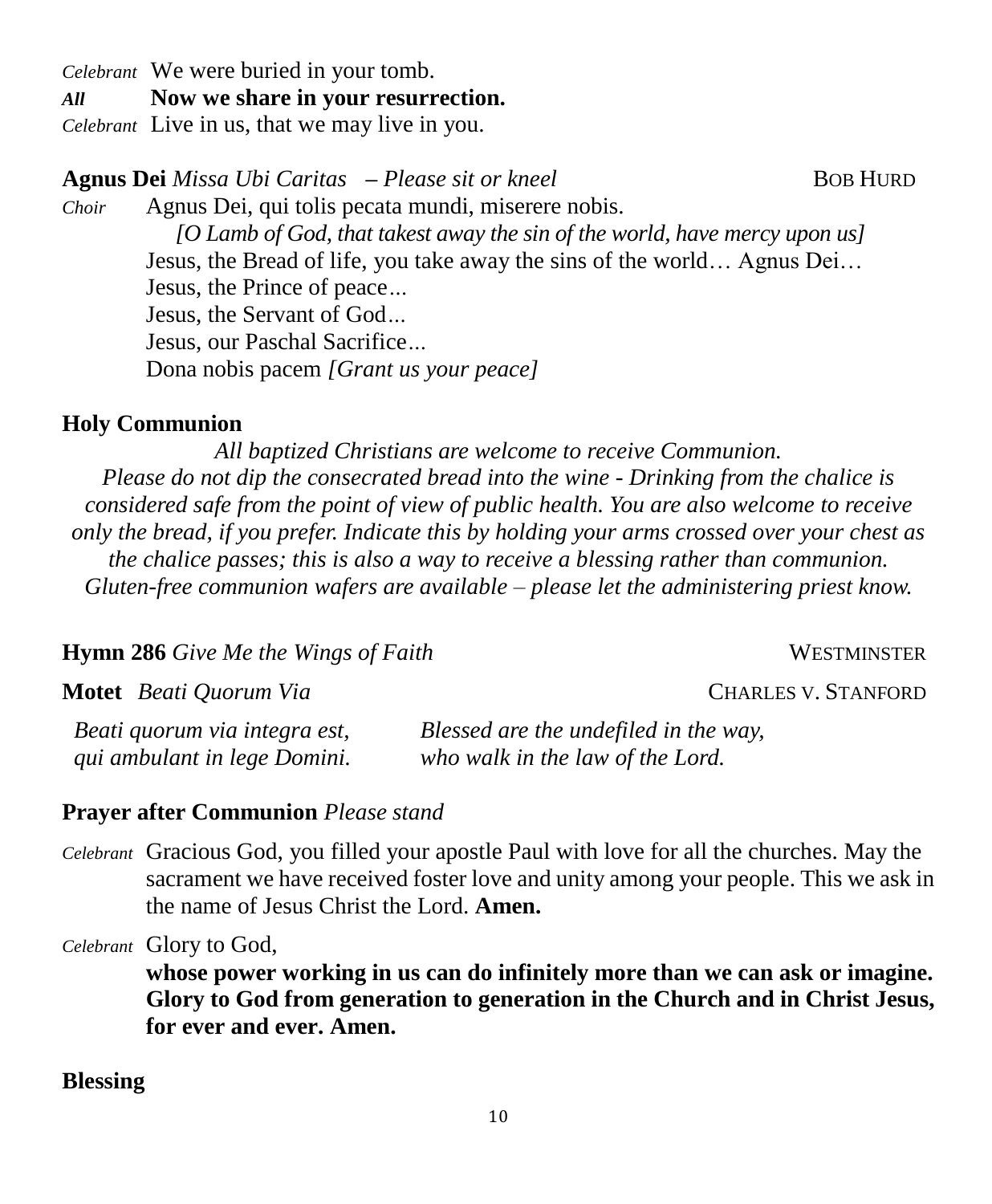## **Announcements**



**Postlude** *IV. Allegro* from *Pastorale Suite BWV 590* J.S. BACH

*Please join us for refreshments in the Parish Hall.*